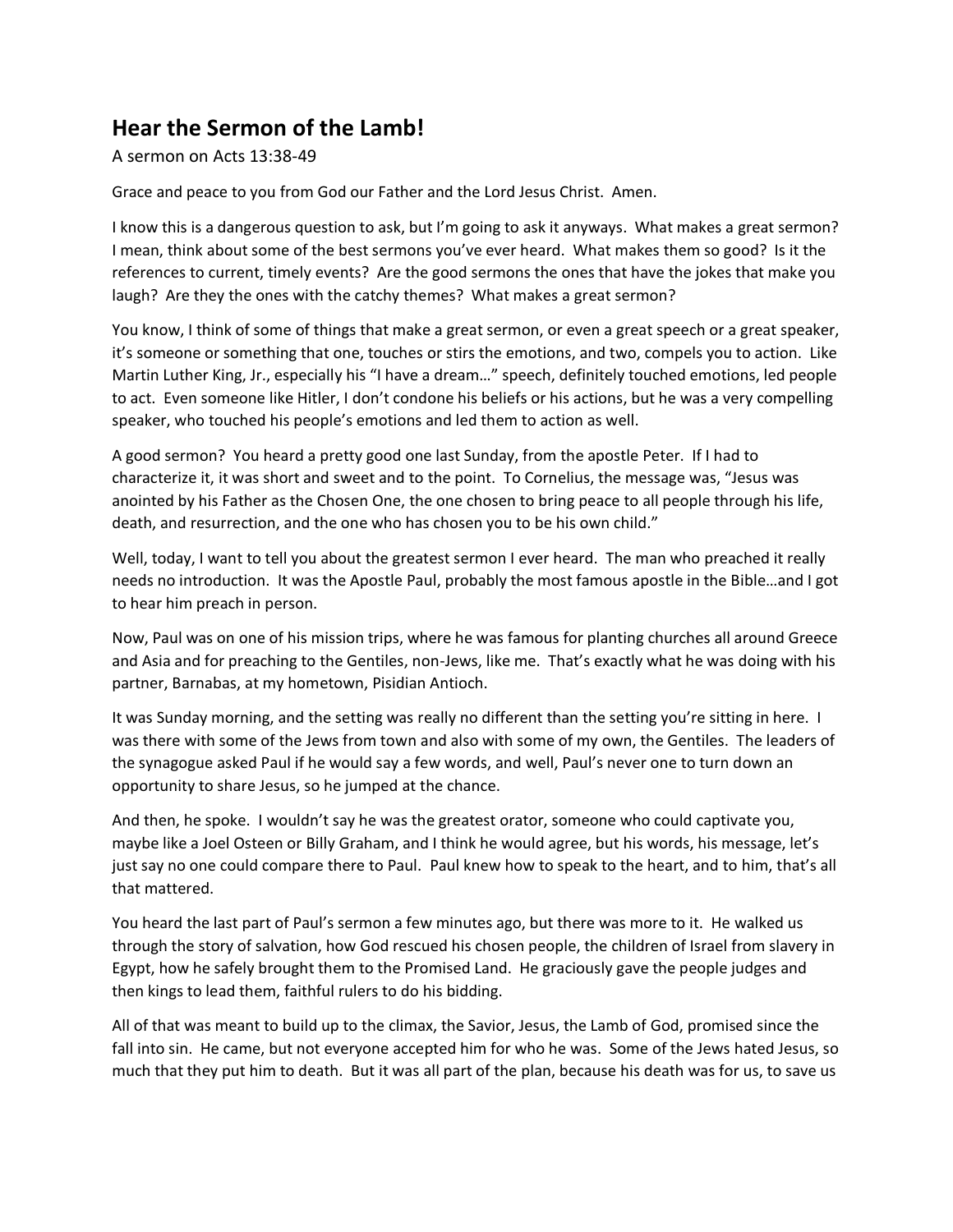from our sins. And his death wasn't the end, because Jesus rose from the dead three days later, just as God had promised through Isaiah, who said, "You will not let your Holy One see decay."

That was such wonderful, refreshing news, hearing again the message of our salvation through Jesus. And then came the best part of Paul's sermon, "Therefore, my brothers, I want you to know that through Jesus the forgiveness of sins is proclaimed to you. Through him everyone who believes is justified from everything you could not be justified from by the law of Moses." How about that? Jesus, who came from the Jews, did not only come for the Jews. He also came for the Gentiles, for everyone else.

Did you hear that? Did you hear what Paul called us, what he called me? "My brothers." I can't tell you what that word means to me, 'brothers.' I mean, do you understand the weight that one word holds? There was a time when the Jews hated us Gentiles. The Jews wanted salvation and God's love only for themselves. They thought it was only for them. The names they called us…Gentiles, heathens. They might as well have been calling us a racial slur, that's how deep that word, heathen, cut. They looked at us as not being worthy of God's love, as only being capable of being unbelievers doomed to hell.

But not Paul. To him, we were brothers. Brothers (and sisters), part of a beautiful relationship, with each other and with our Brother, Jesus. We were one and the same. Yes, sinners, but because of Jesus, through Jesus, we share forgiveness. Because of Jesus, through Jesus, we share one faith in Jesus. Because of Jesus, through Jesus, we share in justification, being declared 'not guilty' of our sins.

You know, I could count on one hand the number of people who ever told me I belonged. I, a Gentile, a heathen, a so-called "unbeliever," belonged in God's family. It was incredible to hear that from Paul. After the service, my friends and I were in line to shake Paul's hand, and we heard the people ahead gushing over his sermon, begging, pleading with Paul and Barnabas to stay the week and preach again next week. I admit, I was going to do the same.

We just couldn't get enough of them. We wanted to hear them keep talking about Jesus, so we were pretty much their groupies over the next week, following them, drinking in every morsel of encouragement and God's Word they had to pour. I'm sure your pastor would love to have that as well, people who are so eager for God's Word, eager to grow, always calling with Bible questions or for Bible passages. That's what we were like!

But I can't say everyone was as impressed with Paul and his message as we were. Because at the end of his sermon, Paul had a strong warning, "Look, you scoffers, wonder and perish, for I am going to do something in your days that you would never believe, even if someone told you."

Those biting words talk about what's needed for heaven. It's not your birth-line, your race, your religious affiliation. It's faith in Jesus. There were some there who basically scoffed at Paul's message, who refused to believe about the forgiveness through Jesus Paul preached, who'd rather trust in their lineage, being children of Israel instead. Basically, they were rejecting Jesus.

And for people like that, some Jews in my time, and there are people like that even around you today, who don't need Jesus, don't want Jesus, who reject Jesus, they will perish. That's the sad reality, but a reality nonetheless.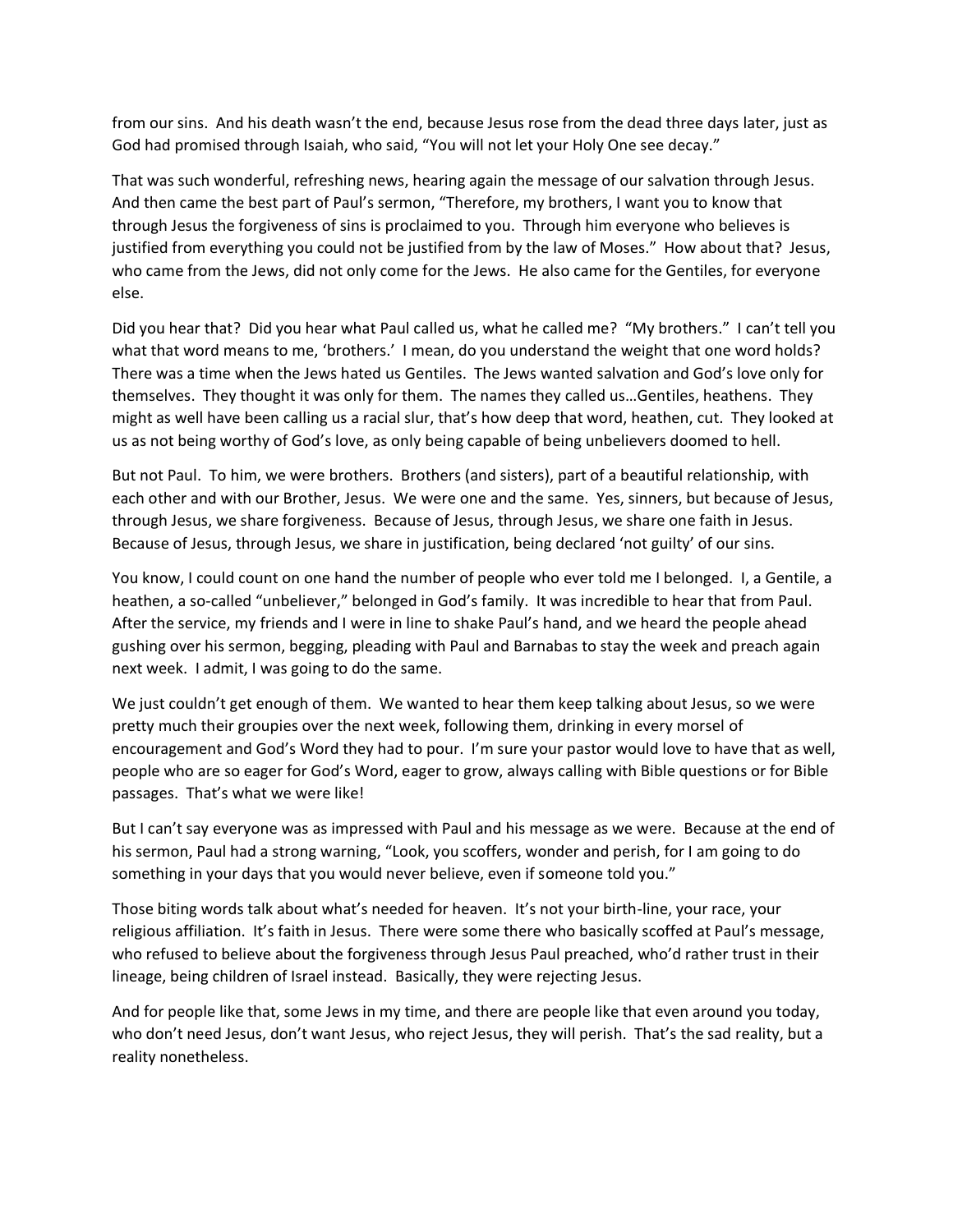But for you, I'm guessing rejection of Jesus isn't the problem. I can stand here and look around me and be confident you are part of God's family with me, sharing that faith in Jesus, in the Lamb, and in his saving work.

But that's not the only problem here I saw. The next week, we actually had a packed church. It was wonderful. But not everyone thought so. Some of the Jews were actually frustrated and filled with jealousy and spoke out against Paul. They didn't like how Paul and Barnabas were so eager and willing to share the gospel with us Gentiles.

What, because we were different? Because we weren't "worthy'? Because Paul and Barnabas weren't giving all their attention to the Jews anymore?

I'm guessing you would deem any, all of those reasons to be rather foolish, wouldn't you? But has that ever been you in that situation? A new guest comes to church, and you give him the cold shoulder. "He's unfamiliar. He's not like the rest of us. He doesn't belong." Or, maybe you feel jealous that other members or even Pastor are spending more time with the new people who have been coming. "I used to be able to talk to him whenever I wanted. But now, he's "moved on" to the new guests."

You know what those mindsets are saying, don't you? It's the sinful attitude that "it's all about me and what I need rather than what does God want and what those people who don't know Jesus or who are new to the faith need."

Paul understood that. You see how he responded? "We had to speak the word of God to you first. Since you reject it and do not consider yourselves worthy of eternal life, we now turn to the Gentiles." God gave the Jews the first shot. When they rejected Jesus, Paul and Barnabas were called to move on to the Gentiles, who needed Jesus and his forgiveness as well.

How short-sighted and how sinful it would be of us to think the same way, that we're the only ones God cares about and we're the only ones who need him and no one else does so we keep Jesus to ourselves and don't want to share him.

To me, it seems odd that the Jews got so worked up. I mean, sharing the gospel with the Gentiles, it wasn't a new development. Paul pointed to the book of Isaiah, where God promised this exact thing would happen, "I have made you a light for the Gentiles, that you may bring salvation to the ends of the earth."

You know who Isaiah was talking about, don't you? Isn't it the same person John the Baptist talked about when he said, "Look, the Lamb of God, who takes away the sin of the world"?

What a beautiful picture. Jesus, the Lamb of God. Now, I'm guessing you've seen at least pictures of a lamb before. Aren't they so precious and cute and cuddly? You would think they could do no wrong. The Lamb of God was the same. Jesus was innocent. He could do no wrong. He did no wrong. He was perfect.

But you know what we used lambs for, and what the Old Testament believers used lambs for? Sacrifices. They offered these precious, perfect lambs as sacrifices to God, to appease his wrath and to pay for their sins. That's what happened with the Lamb of God. Jesus, innocent, blameless, perfect, sacrificed himself on the cross to pay for our sins, to appease God's eternal wrath, to win us forgiveness.